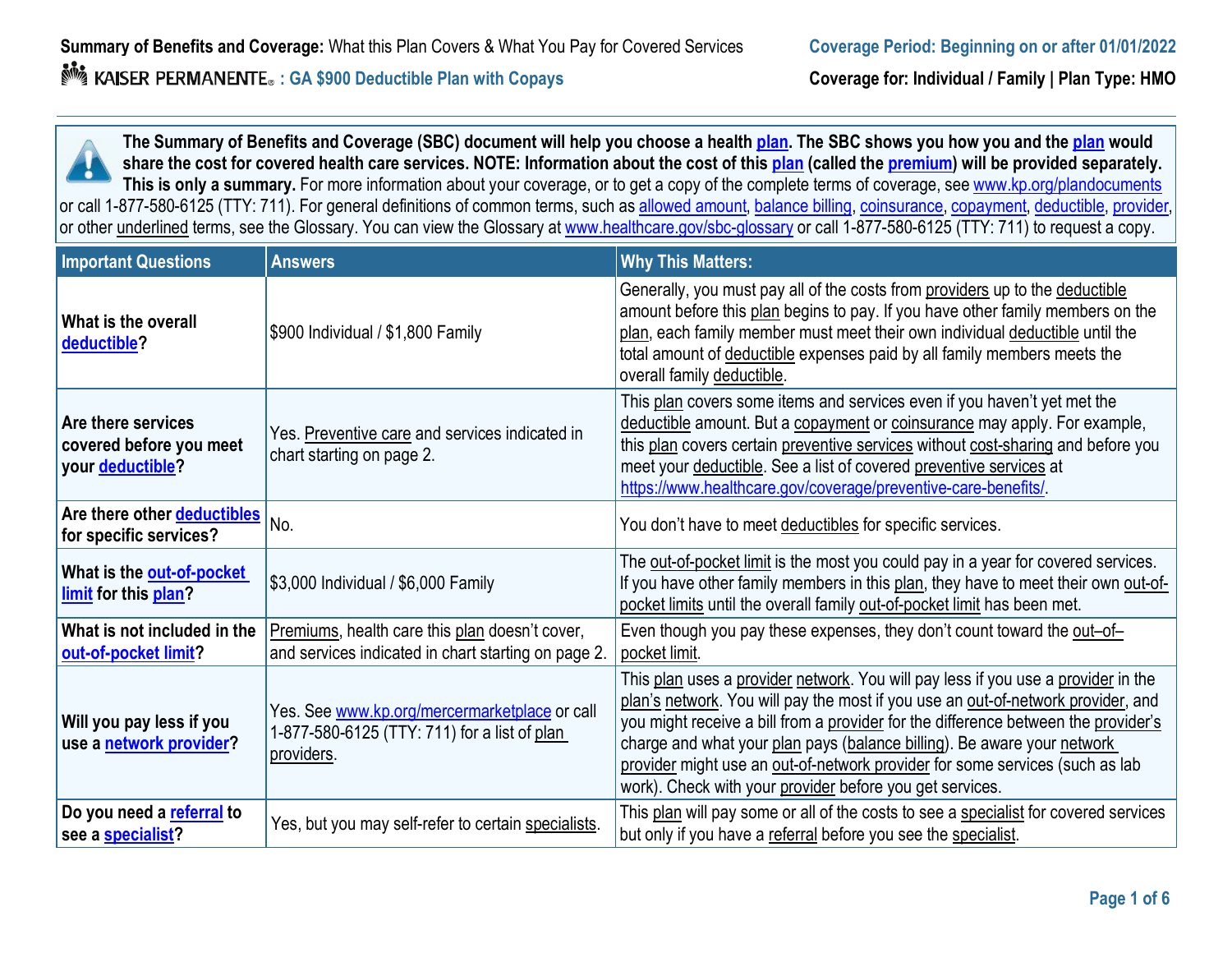All **[copayment](https://www.healthcare.gov/sbc-glossary/#copayment)** and**[coinsurance](https://www.healthcare.gov/sbc-glossary/#coinsurance)** costs shown in this chart are after your**[deductible](https://www.healthcare.gov/sbc-glossary/#deductible)** has been met, if a **[deductible](https://www.healthcare.gov/sbc-glossary/#deductible)** applies.  $\blacktriangle$ 

| <b>Common Medical</b>                                                                 | <b>Services You May Need</b>                        | <b>What You Will Pay</b>                                                                                                          |                                                     |                                                                                                                                                                        |  |
|---------------------------------------------------------------------------------------|-----------------------------------------------------|-----------------------------------------------------------------------------------------------------------------------------------|-----------------------------------------------------|------------------------------------------------------------------------------------------------------------------------------------------------------------------------|--|
| <b>Event</b>                                                                          |                                                     | <b>Plan Provider</b><br>(You will pay the least)                                                                                  | <b>Non-Plan Provider</b><br>(You will pay the most) | <b>Limitations, Exceptions, &amp; Other</b><br><b>Important Information</b>                                                                                            |  |
|                                                                                       | Primary care visit to treat<br>an injury or illness | \$40 / visit, deductible does not<br>apply.                                                                                       | Not covered                                         | None                                                                                                                                                                   |  |
| If you visit a health<br>care provider's                                              | <b>Specialist visit</b>                             | \$80 / visit, deductible does not<br>apply.                                                                                       | Not covered                                         | None                                                                                                                                                                   |  |
| office or clinic                                                                      | Preventive care/screening/<br>immunization          | No charge, deductible does not<br>apply.                                                                                          | Not covered                                         | You may have to pay for services that aren't<br>preventive. Ask your provider if the services<br>needed are preventive. Then check what<br>your plan will pay for.     |  |
|                                                                                       | Diagnostic test (x-ray,<br>blood work)              | 20% coinsurance                                                                                                                   | Not covered                                         | None                                                                                                                                                                   |  |
| If you have a test                                                                    | Imaging (CT/PET scans,<br>MRI <sub>s</sub> )        | 20% coinsurance                                                                                                                   | Not covered                                         | None                                                                                                                                                                   |  |
| If you need drugs to<br>treat your illness or<br>condition<br>More information        | Generic drugs                                       | \$10 (retail); \$25 (mail order) /<br>prescription, deductible does not<br>apply.                                                 | Not covered                                         | Up to a 30-day supply (retail); up to a 90-day<br>supply (mail order). No charge, deductible<br>does not apply for contraceptives. Subject to<br>formulary guidelines. |  |
|                                                                                       | Preferred brand drugs                               | 30% coinsurance up to \$50 (retail);<br>30% coinsurance up to \$125 (mail<br>order) / prescription, deductible<br>does not apply. | Not covered                                         | Up to a 30-day supply (retail); up to a 90-day<br>supply (mail order). Subject to formulary<br>guidelines.                                                             |  |
| about <b>prescription</b><br>drug coverage is<br>available at<br>www.kp.org/formulary | Non-preferred brand drugs                           | 45% coinsurance up to \$80 (retail);<br>45% coinsurance up to \$200 (mail<br>order) / prescription, deductible<br>does not apply. | Not covered                                         | Up to a 30-day supply (retail); up to a 90-day<br>supply (mail order). Subject to formulary<br>guidelines, when approved through the<br>exception process.             |  |
|                                                                                       | <b>Specialty drugs</b>                              | Applicable Generic, Preferred<br>brand or Non-preferred brand<br>cost shares apply.                                               | Not covered                                         | Up to a 30-day supply (retail). Subject to<br>formulary guidelines, when approved through<br>the exception process.                                                    |  |
| If you have<br>outpatient surgery                                                     | Facility fee (e.g.,<br>ambulatory surgery center)   | 20% coinsurance                                                                                                                   | Not covered                                         | None                                                                                                                                                                   |  |
|                                                                                       | Physician/surgeon fees                              | 20% coinsurance                                                                                                                   | Not covered                                         | None                                                                                                                                                                   |  |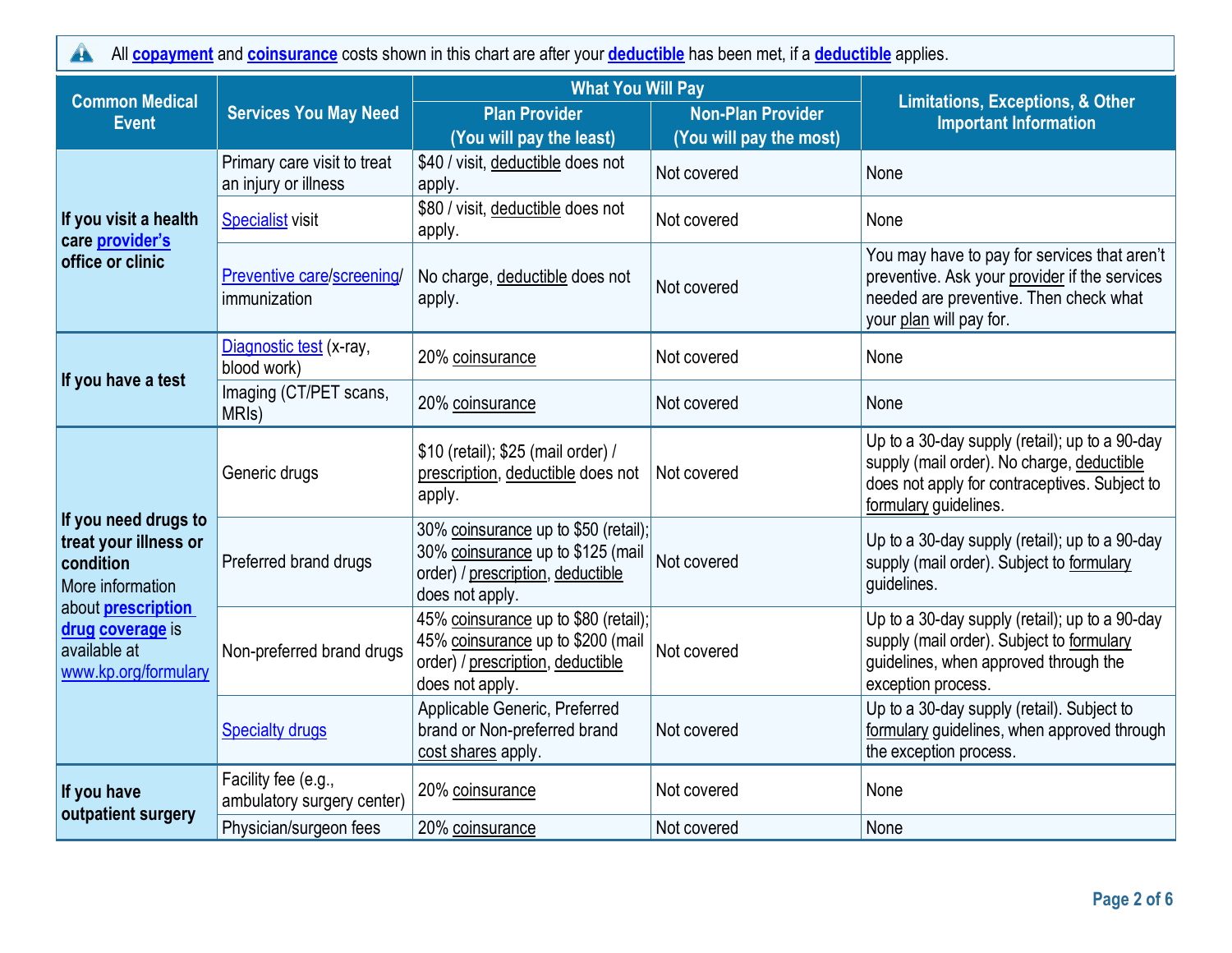| <b>Common Medical</b>                                                              |                                              | <b>What You Will Pay</b>                                                              |                                                     | <b>Limitations, Exceptions, &amp; Other</b>                                                                                                                   |  |
|------------------------------------------------------------------------------------|----------------------------------------------|---------------------------------------------------------------------------------------|-----------------------------------------------------|---------------------------------------------------------------------------------------------------------------------------------------------------------------|--|
| <b>Event</b>                                                                       | <b>Services You May Need</b>                 | <b>Plan Provider</b><br>(You will pay the least)                                      | <b>Non-Plan Provider</b><br>(You will pay the most) | <b>Important Information</b>                                                                                                                                  |  |
|                                                                                    | <b>Emergency room care</b>                   | 20% coinsurance                                                                       | 20% coinsurance                                     | None                                                                                                                                                          |  |
| If you need<br>immediate medical                                                   | <b>Emergency medical</b><br>transportation   | 20% coinsurance                                                                       | 20% coinsurance                                     | None                                                                                                                                                          |  |
| attention                                                                          | <b>Urgent care</b>                           | 20% coinsurance                                                                       | 20% coinsurance                                     | Non-Plan providers covered when<br>temporarily outside the service area.                                                                                      |  |
| If you have a                                                                      | Facility fee (e.g., hospital<br>room)        | 20% coinsurance                                                                       | Not covered                                         | None                                                                                                                                                          |  |
| hospital stay                                                                      | Physician/surgeon fees                       | 20% coinsurance                                                                       | Not covered                                         | None                                                                                                                                                          |  |
| If you need mental<br>health, behavioral<br>health, or substance<br>abuse services | Outpatient services                          | \$40 / individual visit, deductible<br>does not apply.                                | Not covered                                         | Mental / Behavioral health: \$20 / group visit,<br>deductible does not apply.<br>Substance Abuse: \$40 / group visit,<br>deductible does not apply.           |  |
|                                                                                    | Inpatient services                           | 20% coinsurance                                                                       | Not covered                                         | None                                                                                                                                                          |  |
| If you are pregnant                                                                | Office visits                                | 20% coinsurance                                                                       | Not covered                                         | Cost sharing does not apply for preventive<br>services. Maternity care may include tests<br>and services described elsewhere in the<br>SBC (i.e. ultrasound.) |  |
|                                                                                    | Childbirth/delivery<br>professional services | 20% coinsurance                                                                       | Not covered                                         | None                                                                                                                                                          |  |
|                                                                                    | Childbirth/delivery facility<br>services     | 20% coinsurance                                                                       | Not covered                                         | None                                                                                                                                                          |  |
|                                                                                    | Home health care                             | 20% coinsurance                                                                       | Not covered                                         | 120 visit limit / year.                                                                                                                                       |  |
| If you need help                                                                   | <b>Rehabilitation services</b>               | Outpatient: \$80 / visit, deductible<br>does not apply.<br>Inpatient: 20% coinsurance | Not covered                                         | Outpatient: 60 visit limit / year. Limits<br>combined with Habilitation services.                                                                             |  |
| recovering or have<br>other special health<br>needs                                | <b>Habilitation services</b>                 | \$80 / visit, deductible does not<br>apply.                                           | Not covered                                         | 60 visit limit / year. Limits combined with<br>Rehabilitation services.                                                                                       |  |
|                                                                                    | <b>Skilled nursing care</b>                  | 20% coinsurance                                                                       | Not covered                                         | 120-day limit / year.                                                                                                                                         |  |
|                                                                                    | Durable medical equipment                    | 20% coinsurance                                                                       | Not covered                                         | Subject to formulary guidelines.                                                                                                                              |  |
|                                                                                    | <b>Hospice services</b>                      | 20% coinsurance                                                                       | Not covered                                         | None                                                                                                                                                          |  |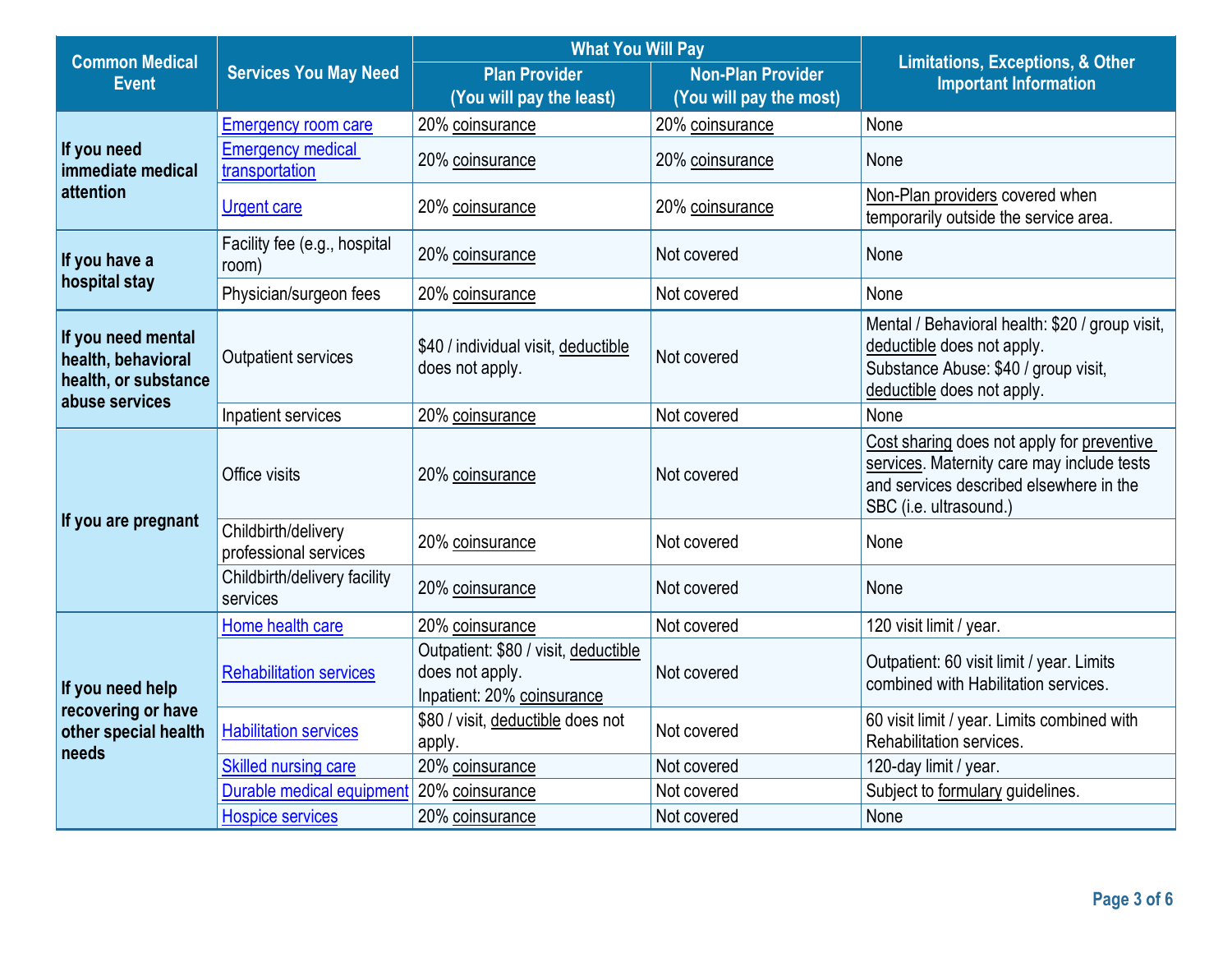| <b>Common Medical</b>                     |                                          | <b>What You Will Pay</b>                         |                                                     | <b>Limitations, Exceptions, &amp; Other</b> |
|-------------------------------------------|------------------------------------------|--------------------------------------------------|-----------------------------------------------------|---------------------------------------------|
| <b>Event</b>                              | <b>Services You May Need</b>             | <b>Plan Provider</b><br>(You will pay the least) | <b>Non-Plan Provider</b><br>(You will pay the most) | <b>Important Information</b>                |
|                                           | Children's eye exam                      | Not covered                                      | Not covered                                         | None                                        |
| If your child needs<br>dental or eye care | Children's glasses                       | Not covered                                      | Not covered                                         | None                                        |
|                                           | Children's dental check-up   Not covered |                                                  | Not covered                                         | None                                        |

# **Excluded Services & Other Covered Services:**

| Services Your Plan Generally Does NOT Cover (Check your policy or plan document for more information and a list of any other excluded services.) |                                                          |                                                     |  |
|--------------------------------------------------------------------------------------------------------------------------------------------------|----------------------------------------------------------|-----------------------------------------------------|--|
| • Children's glasses                                                                                                                             | • Long-term care                                         | • Routine eye care (Adult and child)                |  |
| • Cosmetic surgery                                                                                                                               | • Non-emergency care when traveling outside the U.S.     | • Routine foot care                                 |  |
| • Dental care (Adult and child)                                                                                                                  | • Private-duty nursing                                   | • Weight loss programs                              |  |
| Other Covered Services (Limitations may apply to these services. This isn't a complete list. Please see your plan document.)                     |                                                          |                                                     |  |
|                                                                                                                                                  |                                                          |                                                     |  |
| • Acupuncture (12 visit limit / year)                                                                                                            | • Hearing aids (Adults: \$1,000 limit / ear / 12 months; | • Infertility treatment (\$15,000 limit / lifetime) |  |
| • Bariatric surgery                                                                                                                              | under age 19: \$3,000 limit / ear / 48 months)           |                                                     |  |

Your Rights to Continue Coverage: There are agencies that can help if you want to continue your coverage after it ends. The contact information for those agencies is shown in the chart below. Other coverage options may be available to you, too, including buying individual insurance coverage through the Health [Insurance](https://www.healthcare.gov/sbc-glossary/#health-insurance) [Marketplace.](https://www.healthcare.gov/sbc-glossary/#marketplace) For more information about the [Marketplace,](https://www.healthcare.gov/sbc-glossary/#marketplace) visit [www.HealthCare.gov](http://www.healthcare.gov/) [o](http://www.healthcare.gov/)r call 1-800-318-2596.

Your Grievance and Appeals Rights: There are agencies that can help if you have a complaint against you[r plan](https://www.healthcare.gov/sbc-glossary/#plan) for a denial of a [claim.](https://www.healthcare.gov/sbc-glossary/#claim) This complaint is called a [grievance](https://www.healthcare.gov/sbc-glossary/#grievance) or [appeal.](https://www.healthcare.gov/sbc-glossary/#appeal) For more information about your rights, look at the explanation of benefits you will receive for that medical [claim.](https://www.healthcare.gov/sbc-glossary/#claim) Your [plan](https://www.healthcare.gov/sbc-glossary/#plan) [d](https://www.healthcare.gov/sbc-glossary/#plan)ocuments also provide complete information on how to submit a [claim,](https://www.healthcare.gov/sbc-glossary/#claim) [appeal,](https://www.healthcare.gov/sbc-glossary/#appeal) or a [grievance](https://www.healthcare.gov/sbc-glossary/#grievance) for any reason to your [plan.](https://www.healthcare.gov/sbc-glossary/#plan) For more information about your rights, this notice, or assistance, contact the agencies in the chart below.

### **Contact Information for Your Rights to Continue Coverage & Your Grievance and Appeals Rights:**

| Kaiser Permanente Member Services                                                            | 1-888-865-5813 (TTY:711) or www.kp.org/memberservices  |
|----------------------------------------------------------------------------------------------|--------------------------------------------------------|
| Department of Labor's Employee Benefits Security Administration                              | 1-866-444-EBSA (3272) or www.dol.gov/ebsa/healthreform |
| Department of Health & Human Services, Center for Consumer Information & Insurance Oversight | 1-877-267-2323 x61565 or www.ccijo.cms.gov             |
| Georgia Department of Insurance                                                              | 1-800-656-2298 or www.oci.ga.gov/                      |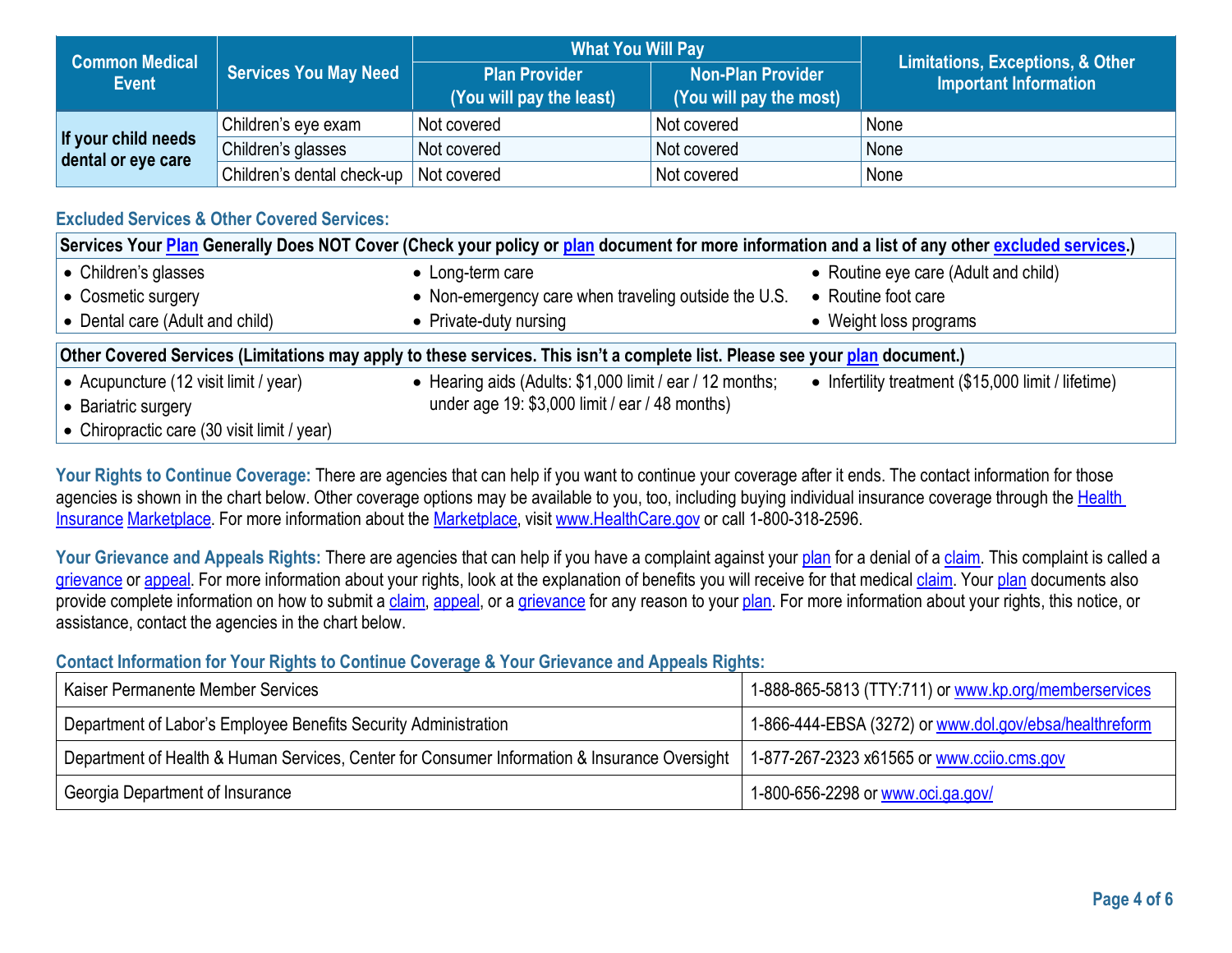#### **Does this plan provide Minimum Essential Coverage? Yes.**

[Minimum Essential Coverage](https://www.healthcare.gov/sbc-glossary/#minimum-essential-coverage) [g](https://www.healthcare.gov/sbc-glossary/#minimum-essential-coverage)enerally includes [plans,](https://www.healthcare.gov/sbc-glossary/#plan) [health insurance](https://www.healthcare.gov/sbc-glossary/#health-insurance) available through the [Marketplace](https://www.healthcare.gov/sbc-glossary/#marketplace) or other individual market policies, Medicare, Medicaid, CHIP, TRICARE, and certain other coverage. If you are eligible for certain types of [Minimum Essential Coverage,](https://www.healthcare.gov/sbc-glossary/#minimum-essential-coverage) you may not be eligible for the [premium tax credit.](https://www.healthcare.gov/sbc-glossary/#premium-tax-credits)

### **Does this plan meet the Minimum Value Standards? Yes.**

If your [plan](https://www.healthcare.gov/sbc-glossary/#plan) doesn't meet the [Minimum Value Standards,](https://www.healthcare.gov/sbc-glossary/#minimum-value-standard) you may be eligible for a [premium tax credit](https://www.healthcare.gov/sbc-glossary/#premium-tax-credits) [t](https://www.healthcare.gov/sbc-glossary/#premium-tax-credits)o help you pay for a plan through the [Marketplace.](https://www.healthcare.gov/sbc-glossary/#marketplace)

#### **Language Access Services:**

[Spanish (Español): Para obtener asistencia en Español, llame al 1-888-865-5813 (TTY: 711).] [Tagalog (Tagalog): Kung kailangan ninyo ang tulong sa Tagalog tumawag sa 1-888-865-5813 (TTY: 711).] [Chinese (中文): 如果需要中文的帮助, 请拨打这个号码 1-888-865-5813 (TTY: 711).] [Navajo (Dine): Dinek'ehgo shika at'ohwol ninisingo, kwiijigo holne' 1-888-865-5813 (TTY: 711).]

*To see examples of how this [plan](https://www.healthcare.gov/sbc-glossary/#plan) might cover costs for a sample medical situation, see the next section.*